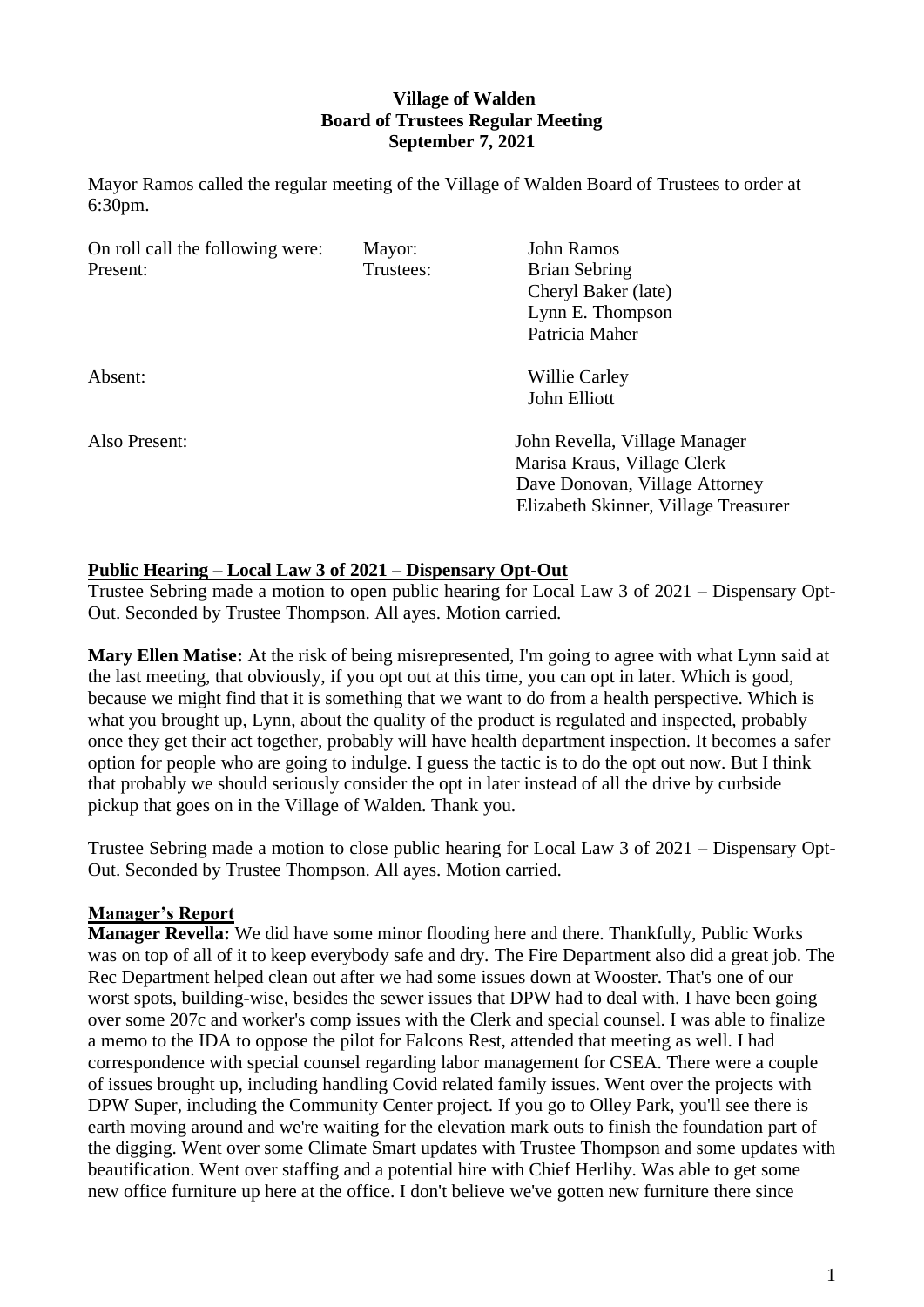1994. Rec Department still waiting for the DEC approval for our waterfront park at the end of Pine and Maple. Outdoor soccer registration is open and going well. Music in the Grove again tomorrow. They are planning the Trunk or Treat again. We're considering October 30th. We're working on that detail now and it's something to talk about. Trick or Treat this year falls on a Sunday, so we'll likely do the Trunk or Treat on that Saturday. Building Department is still going through COs, permits, lawn violations. Parks is assisting with those. Clerk has been updating social media, about to start the next calendar and working on some issues with some water bills with myself and the attorney. Finance Department been working on the AUD, bank recs, vouchers, finalizing the 2020 audit and some additional training going on there. Public Works did get their new chipper, everyone got trained on that. They obviously went through a lot of work responding to flooding and trees down. They've been maintaining all their facilities, vehicles, equipment, jetting, responding to complaints and doing as much as they can. Police are still doing some special details for speed and traffic enforcement. Responding to some citizen complaints about traffic issues in certain areas. Hopefully we get some positions filled so we can help with overtime issues going on there. Court is on a regular schedule. The Library is on a regular schedule. Masks are still required in the library for all people, regardless of vaccination. The Attorney has been assisting with some local laws, code revisions and a couple of contract reviews for me.

**Trustee Thompson:** The DEC approval on the park. Is this typical for this delay to be this long waiting for approval?

**Manager Revella:** Yes. For example, our consent order from 2009 was completed and within that time frame allowed. The report from DEC is still not finalized. It's been 5 years.

**Trustee Thompson:** That's crazy. I was not able to tune in to the Wallkill River Watershed Alliance meeting. Is there anyone through our affiliations and work with the different water groups that perhaps we could ask to reach out and talk to the DEC about that? The water groups are working on having different organizations within different communities adopt boat launches to help promote the projects and maybe do some funding.

**Manager Revella:** The County is pushing as well. I know that the Planning Department helped to push as well. We have 2 engineering groups pushing. Actually reached our Senator's office to see if they'll help push. But those groups can help too.

**Trustee Thompson:** What are we doing with the old desks?

**Manager Revella:** They get repurposed if they're still usable or surplus.

**Trustee Thompson:** I had spoken to you, John, after I spoke with Mr. Ibberson about the continued complaints from the residents about the quality of the live feeds. I asked him if there's any way he could put on our Website some tips and tricks, so our residents can try some different things at home because he keeps telling me that he's finding the quality on their side is fine. He's beginning to wonder if it's the capabilities in some of our resident's homes that they're having difficulty. I know at my own house, my husband tries to watch it and it keeps going in and out. Were you able to talk to him about either him speaking with Marisa or Marisa speaking with our I.T. person to put some tips for our Village residents of things they might try to improve the quality of the feed?

**Manager Revella:** I didn't get in touch with him yet.

**Trustee Thompson:** Can we maybe try to work on that before the next meeting?

**Manager Revella:** Yes.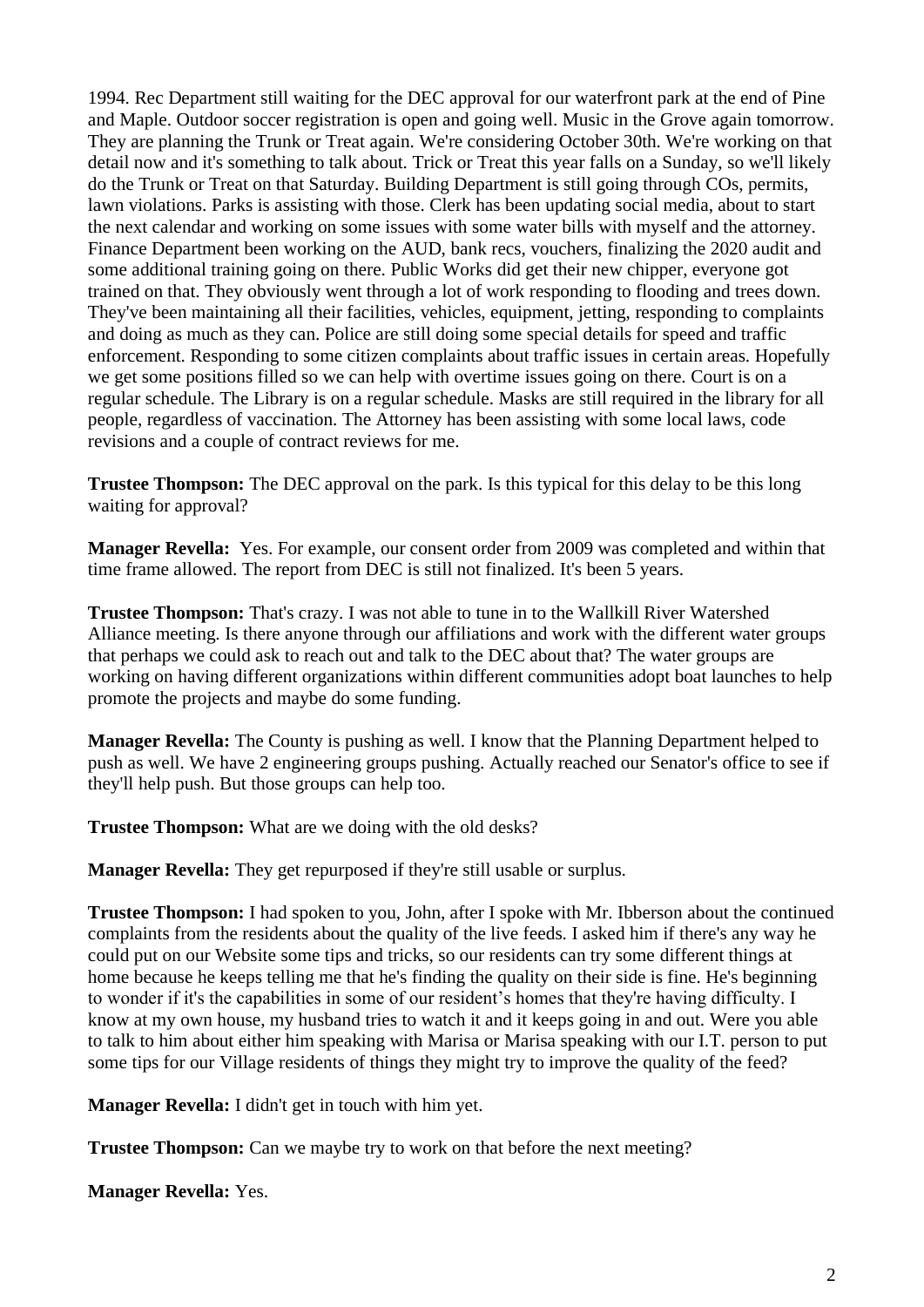**Mayor Ramos:** John, I don't know if it would be the pleasure of the Board, but I think we should send the DEC a letter on our behalf to ask where their position is right now and do we have a time frame? Just a short letter if everybody is agreeable on that. Just to let them know that the elected officials in the Village are anticipating their correspondence on this matter. All agreed.

#### **Approval of August 17, 2021 Minutes**

Trustee Sebring made a motion to approve the August 17, 2021 minutes. Seconded by Trustee Baker. All ayes. Motion carried.

# **Public Comment on Business of the Board**

**Mary Ellen Matise:** 54 Gladstone. I'm not trying to be a smarty pants, but I can't believe there are only 2 items on the agenda and that that's all there is for the Business of the Board.

**Becky Pearson:** 167 Walnut. I was reading through the law coming up, the Local Law 4 - Boundaries. When you talk about that, I see the table is in here, it's not highlighted anywhere where what you're changing. Can you just go over that table and fill in what you're changing on the table?

**Manager Revella:** I don't know if I have the old one to compare it to here with me. It was in the Comp Plan Committee.

**Becky Pearson:** Also this is just for North Montgomery Street?

**Manager Revella:** Those are all different.

Becky Pearson: Can you tell us where they all are? Because it talks about the circus, it talks about things. Can you go over that in this law before you guys talk about it? Is that something you can do, what you're changing and why you're changing it?

**Manager Revella:** It's just to comport with the comp plan that was passed by the board. Those things were all recommendations of the comp plan.

**Becky Pearson:** You were going to remove the temporary circus quarters, but then you just talked about having the circus come back into town. Hopefully, you talk about that. I don't know if that's in one of these 306, 306-18. I don't know if those are the classifications that you're going to. Removal of flex space office, truck station. I'd like to hear what you all have to say. Maybe you can add antique somewhere in there. It would be nice to have some antique stores and some antique businesses and something like that.

# **Action Items**

# **Marijuana Dispensary**

Trustee Maher made a motion for a Negative Declaration, unlisted type action. Seconded by Trustee Thompson. All ayes. Motion carried.

Trustee Baker made a motion to Adopt Local Law 3 of 2021 – Dispensary Opt-Out. Seconded by Trustee Sebring. All ayes. Motion carried.

# **Intro to Local Law 4 of 2021 – Districts and Boundaries**

**Manager Revella:** These are the recommendations that were given and reviewed by the board at a board meeting in May of this year. We were waiting for a response from planning from the county. We didn't get anything back. So, you are allowed to have a public hearing now to set one if you would like to. Any questions, comments or concerns about the draft, bring those up now before you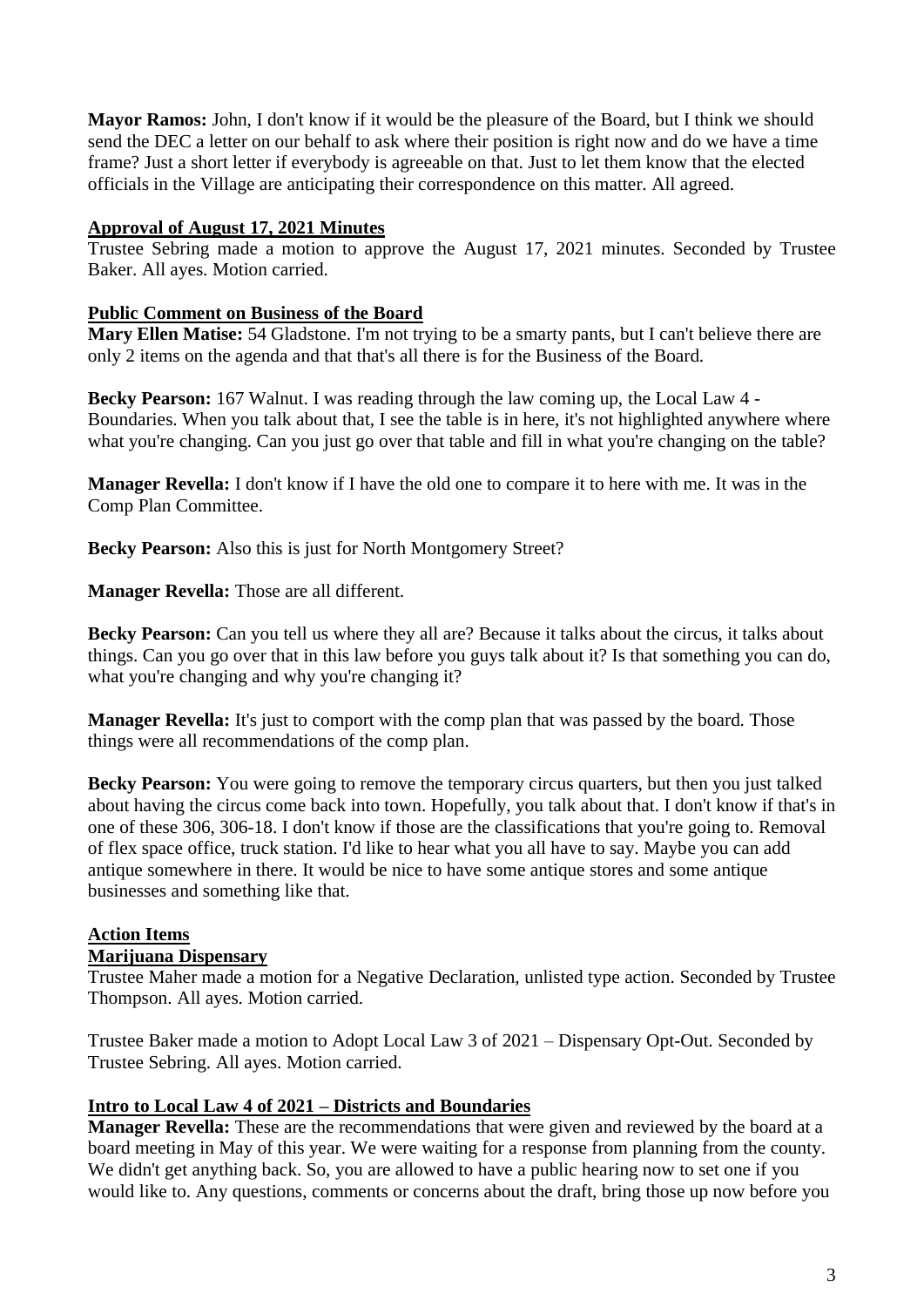do that.

**Trustee Thompson:** It says Montgomery Street, starting from NYS Rte. 52 to across from George Street. I'm not quite clear on exactly where we're talking about.

**Manager Revella:** There's a map that was attached to the comp plan that shows the different section. Most of its row housing and small lot houses. Really the zone change makes it conforming from non-conforming to what they currently have there for housing on that side of the street. It goes pretty much from where West Main Street ends all the way to across from George Street on North Montgomery Street.

**Trustee Thompson:** Okay. When I read through this, I also had the same question that the public had. If we're hoping to reestablish some sort of a relationship with the circus, is it prudent to change both of the mentions on here, the removal of the temporary circus quarters and the removal of the circus training facility. How will that be impacted if we make this change?

**Manager Revella:** That's something that we discussed as well, because that wasn't in contemplation when this draft was made. I'm not sure which use they could be put under. I know that the Planning Board was contemplating them now. Because currently it's allowed. So, if they're given permission and allowed under the Planning Board and put in, they'd be a preexisting nonconforming use if you change this after they're in. I'm not sure how the board wants to handle it.

**Attorney Donovan:** The other alternative is to add them back in. There will be a substantive change in the law, you just need to all circulate it back to the Department of Planning.

**Trustee Thompson:** Is that something you want to do? Is that the most sensible thing to do?

**Attorney Donovan:** I can give you what the process is, so if you want to add it back in, then you should refer back to where they need to go.

**Manager Revella:** That minor change will be enough to have a new reference?

**Attorney Donovan:** I think where we were taking out of use. So, when someone seen that before, they see the law, I don't think is going to change anyone's opinion. But you get into the you know, when you have to send it back for review again, was it a substantial change? I think it's a substantial change, I think it would fit that definition because the present iteration would take that use out. Now, the board is thinking about putting it back in.

**Trustee Thompson:** How do we handle that?

**Manager Revella:** I don't know if they need both, we will have to ask if they need one or both of those and it would just be for the OL-I zone.

**Trustee Thompson:** I think we should consider that.

**Attorney Donovan:** The way you would that, if it's the pleasure of the board, you would add back in temporary circus quarters, circus training facility where it is now. Because this table of use regulations was taken out of the comp plan. You would plug them back in as permitted uses where they are now.

**Mayor Ramos:** I agree.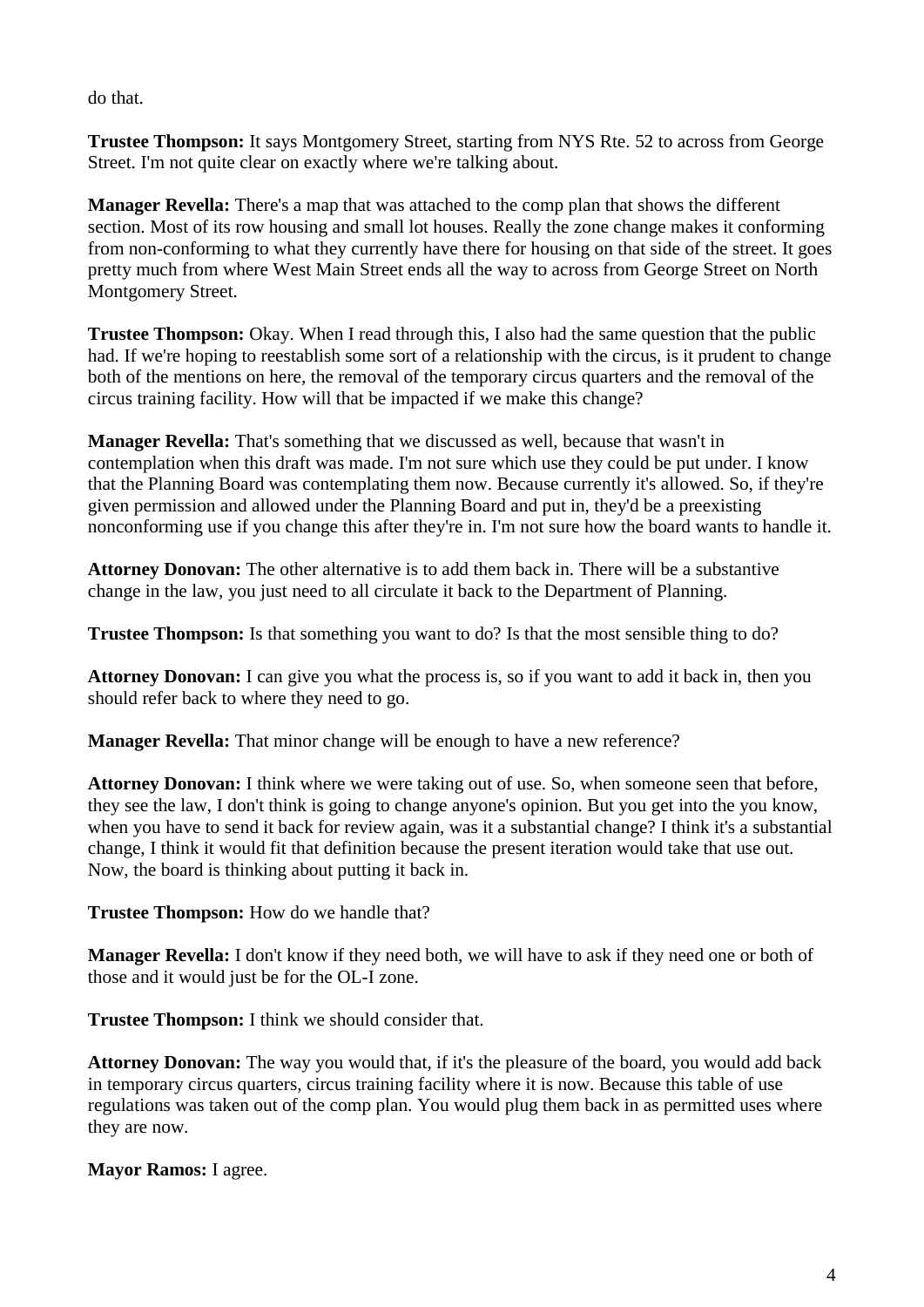**Trustee Thompson:** I think we should, because, as he said, this wasn't an issue when this was drafted. I think that's something we should do. John, could you explain, I don't recall what the "commercial public recreation use is not otherwise permitted" has been revised to "indoor, outdoor commercial recreation use is not otherwise permitted". What exactly are we talking about there? I honestly have no recollection of what that means.

**Manager Revella:** It's just the definition change. It says the same exact thing, just worded differently. This is the nuance of the word now. That's just the way they want it to be done planning wise.

**Trustee Thompson:** What type of a thing would that apply to?

**Attorney Donovan:** I think the objective here was, you did the comp plan. The comp plan made recommendations and they've been kind of, for lack of a better phrase, kind of sitting on the shelf. I think there was a little impetus to move them off the shelf and into the code. If you want to reexamine anything, you're obviously free to do that. But I think that the whole impetus for this is because this was what the Comprehensive Plan Committee recommended. This was in the comprehensive plan update that the Village Board adopted. That's not to say, obviously, that you can't reexamine. I think why maybe the manager doesn't have an answer tonight is this is what was recommended. This is what was adopted. So, now the Village needs to make it into the force of law by cooperating to the zoning regulations. Just to be clear, that's not to say if it's not clear to you that you should try to make it clear.

**Trustee Thompson:** I just found that definition, the way that's written, very confusing and I wasn't sure what it's going to pertain to. The line about the "solar panels as an accessory use has been added". Are we leaving it that it can be roof only, not standing in a yard or on public property? Because that's a little vague there and I don't remember what the original language says. I just don't want that to come up as a question later on.

**Manager Revella:** I'm pretty sure the board had banned ground mounted solar.

**Trustee Thompson:** Okay. After the issues we've had with the one property, with the question about zoning down on East Main Street, maybe it would be something we should consider to add some things to the zones, like an antique store. We would know if another one wanted to come, that we do have the appropriate location for that within the zone.

**Attorney Donovan:** That's fine if you want to do that. I would just point out that retail is permitted in a lot of zones.

**Manager Revella:** So, if you want to get "personal service shop less than four thousand square feet in business zones". You're talking about adding something to a residential zone. We're not touching that on this law. This does not touch any residential zone in that manner except for the first page, where we talk about the zone for those parcels on North Montgomery and South Montgomery Street. The table of uses doesn't touching the residential. But we could address that at any time.

**Mayor Ramos:** We do have one pending issue with the circus training facility. I didn't poll the rest of the board. Are we good with keeping that in there?

**All:** Yes.

**Mayor Ramos:** John, you indicated that the Planning Board has not responded?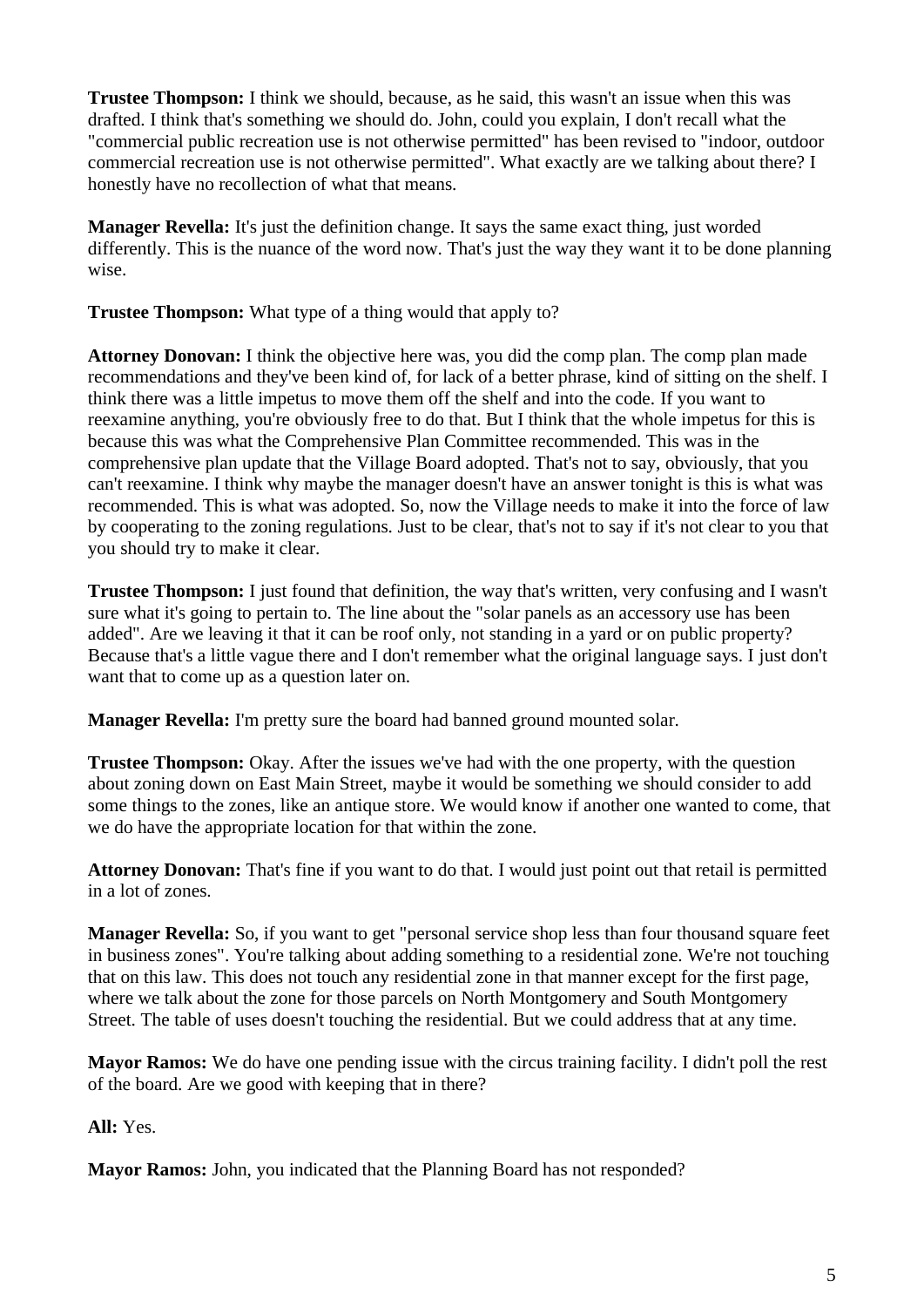**Manager Revella:** Correct. We were supposed to give them 30 days. If after 30 days they don't respond, we're allowed to continue. It would have been in May. But if we're making changes, we're going have to resend anyway to both Planning Boards, the County and Village.

**Trustee Sebring:** My only question is whether the circus property is with the hook ups that they had for the campers, to me that would only follow the circus. Not to be used at any other time.

**Mayor Ramos:** I have to agree with Trustee Sebring. The initial request was for training facility for certain months and nothing thereafter. So, when they come back for their training, the year afterwards, they can pick up where we left off. Nothing hooking up to nothing. Nobody is there for 365 days out of the year.

**Manager Revella:** I think it's important that the goal of this is to make what we want in the Village conforming so it makes sense to make the change. So, we are going to make the adjustments then we have to resend it out for the Planning Boards to review.

**Attorney Donovan:** The only thing is if the Village Board wanted to see it again before we sent it out.

**Mayor Ramos:** I'd like to see it again.

**Attorney Donovan:** If you have any other things that come to mind, perhaps you could email the manager and he can email me so we can try to be as comprehensive as soon as possible so your questions are addressed.

**Manager Revella:** I think we'll have to address the antique store use in residential zones separately because it hasn't really been even discussed at the board level much.

**Trustee Thompson:** But if you think there's language in the comp plan where it could easily be incorporated into the zone, then do we have to get so specific?

**Manager Revella:** That's what we're trying to work on, not having to do that.

**Mayor Ramos:** Do we have a timeline on when you want your input to you?

**Manager Revella:** We have to have the draft back to you for next meeting. Any time before the Friday before the meeting, by the 17th.

**Mayor Ramos:** Okay, email the manager if either you do or you don't so at least we have a hierarchy on what needs to be done.

# **Public Comment**

**Becky Pearson:** I'm going to hopefully talk about it until I get an answer that, not one that I'm looking for, but an answer that maybe the Mayor can find out the answer to. I'm going to talk about Article 15A vs. 4-400 again. Looking at the law again and we did not have a Village vote to change our law to a new village law, which is 4-400. We should still be working under Article 15A, as far as I know. That's why I'm hoping you'll be able to maybe get those answers for us. Article 15A 370, "the Mayor shall preside at all meetings of the Board of Trustees who shall be the official head of the Village for civil service process. He shall have no power of veto, but shall have the same power as a Trustee to vote upon all matters coming before the board'. It goes on to talk about the Manager form of government. It talks about also that you are just like a board member, that you can't even appoint people. Then there's new law. I can send you this copy if you'd like to read what I'm talking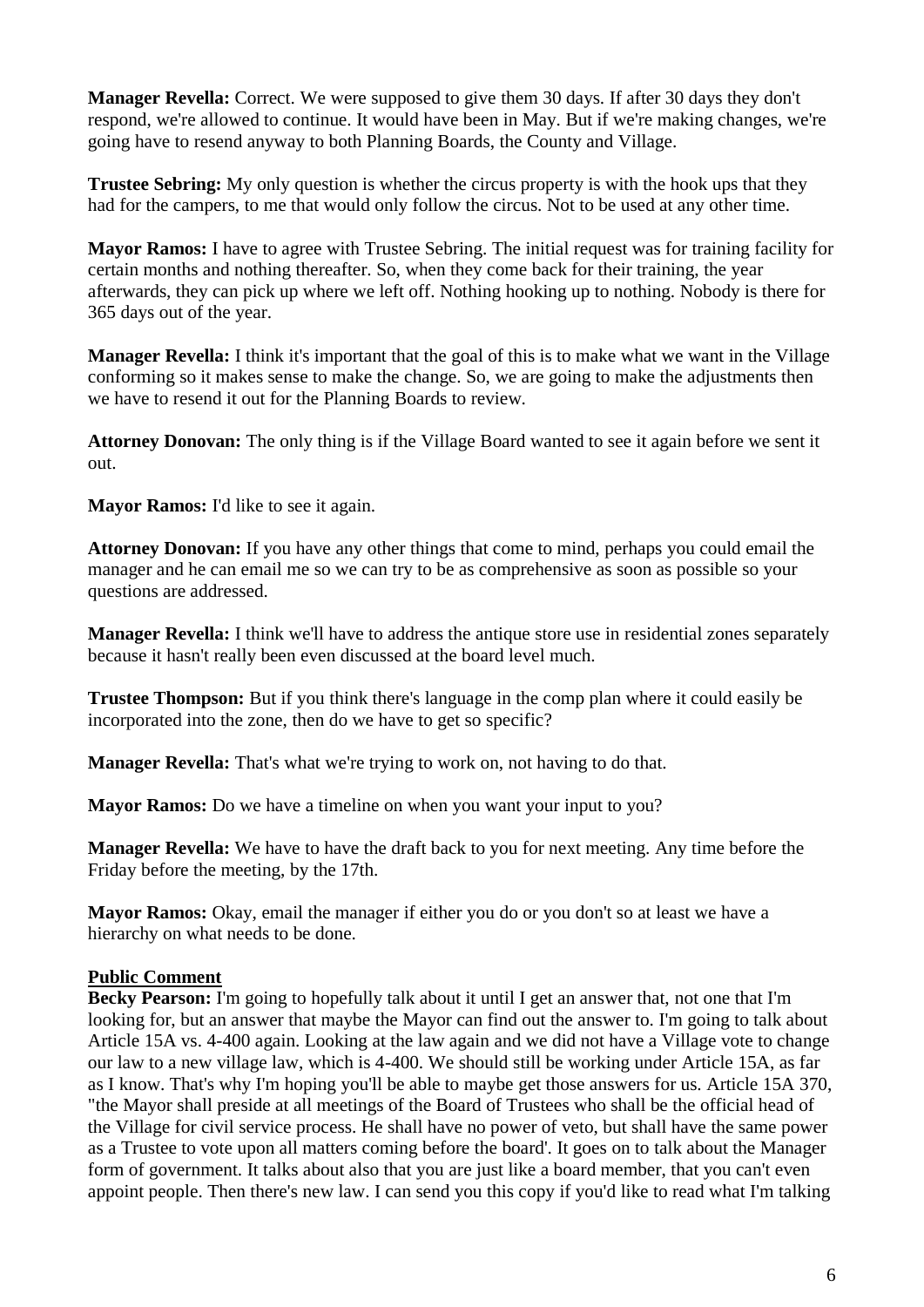about. This is 23.2202, talks about "this chapter shall not be deemed to repeal or otherwise affect the provisions of any special or local law or ordinance of any County, City or Village charter or the special form of government" Which we have a special form of government, which is the Manager form of government, "beginning and the intention of legislation that the same shall continue in full force and in effect until unless otherwise duly amended or repealed or affected'. We have not had any vote to change that law since forever. As far as I know, we're still working on an Article 15A. Hopefully you'll be able to get an answer for me someday soon. Which leads me to my next question, which I had asked a couple of meetings ago about when you hire people, you also cannot set people's salaries. You're spending taxpayer's dollars on hiring somebody and that has to be a board vote on how much money you're going to be spending on that person or position come in to do that. There was not a board vote on how much money was being spent for a position. So, I'm concerned about power and who has that power to do that. I know that when the last Clerk left here, which is a board decision, the board met and talked in public about the position, not the person in the position, but in the position and asked, what the salary should be? Are we going to keep it the same? Are we going to change it? All of that for this new position was not done in public. I have a problem with that. You are here for a reason and it's to let the public know what's happening. I hope that someday soon somebody will be able to give me an answer what law we're working under. I still believe its Article 15A and how you were able to just pick a salary out of thin air and say this is what we're going to give someone without a public vote in front of the public. Thank you very much. Appreciate your time.

**Mary Ellen Matise:** Carl Aiello put my letter in the paper, which was the letter that I gave to the Town of Montgomery IDA at the meeting. I did have some feedback on it, people saying thank you very much for speaking up. I want to know if the Village sent the IDA the dollar amounts they asked for.

**Manager Revella:** In my memo, yes. You can get a copy if you'd like, I'll send one to you.

**Mary Ellen Matise:** I'd appreciate that. The next meeting is September 14th.

**Manager Revella:** The mayor submitted a statement as well and so did a woman named Michelle. The meeting will be at 1:00 p.m. They're not voting on our topic, but they likely will have a public hearing set that day.

**Mary Ellen Matise:** On Facebook, it's good that there is a lot of stuff gets put on Facebook because after all, our local media, our press is so limited, but there's discussion about the waterfalls on Facebook. That's something that should be discussed here. You should be picking up the ball on any of these ideas and discussing them as a board. The stuff down at Pine Street, I don't know what the hold up is now. DEC still? What was it, the natural gas hookup down there? Pump station?

**Manager Revella:** No. And the pump station is done. It's for the waterfront project.

**Mary Ellen Matise:** Some of the discussion on Facebook gets a little out of hand and I just think we should be talking about it more here, more ideas and we shouldn't be dictated to by other municipal entities. The other thing I want to bring up is, I was appointed to the Orange County Revolutionary War 250 commission with a 3 year term. We're going to be doing it from 2024 to 2033. From the beginning to the end, 1783 was when they finally were at the New Windsor Cantonment and the troops were sent home. They dispersed at that time. Each year we're going to have a different theme and I am trying to encourage people in the Village, people in the Town to get in touch with me and let's work on some projects that we do locally during that time frame. Now, so far, we don't have a Town Committee. They're having a hard time filling the committees and commissions that they have. If people would like to be on a local Ad Hoc Committee, if the Village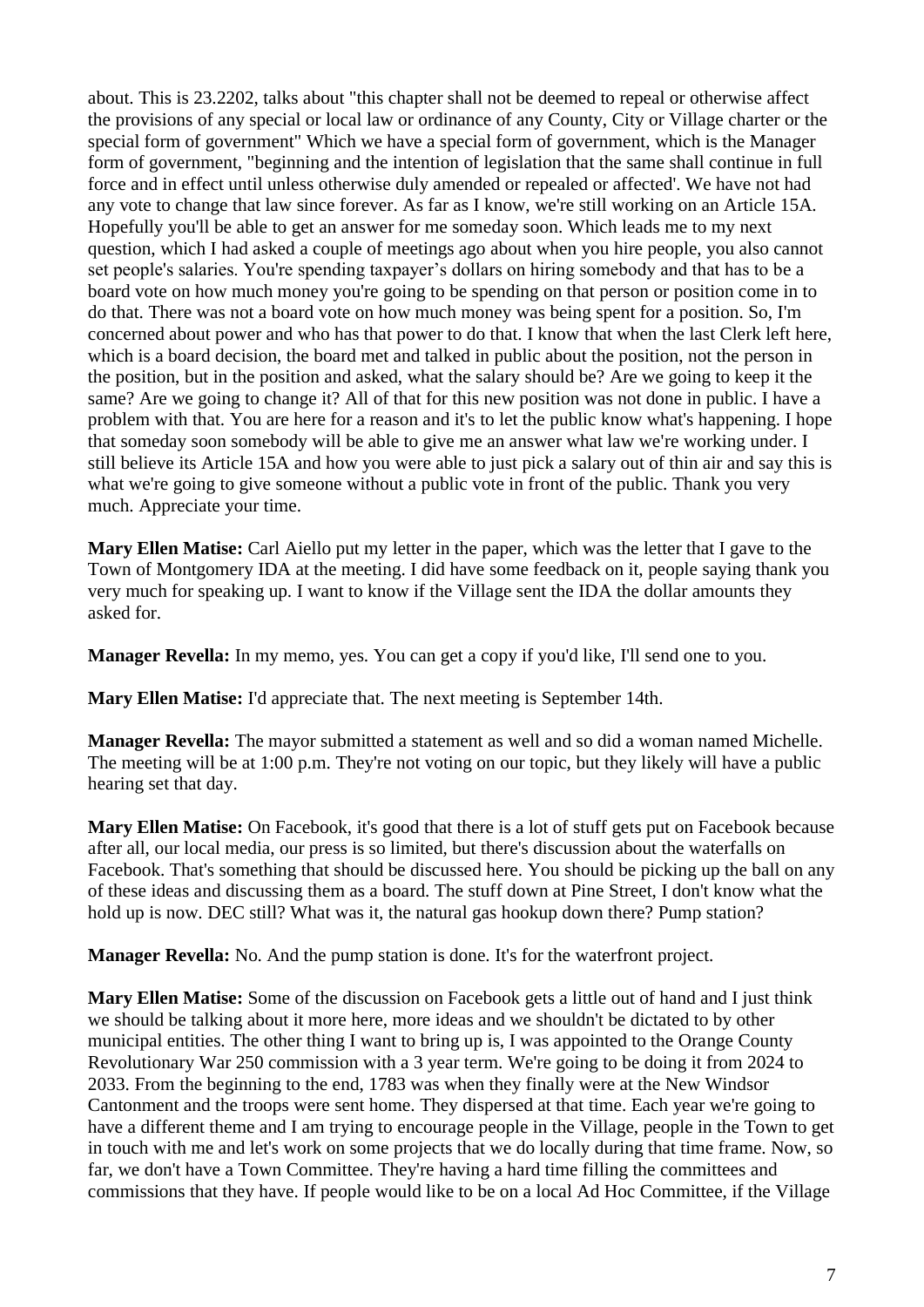wants to set it up, that'd be fine. Then we can work to get our ideas put forward to the county and have little projects happening here. We had a lot of significant people in the Town of Montgomery who were at the battle of Fort Montgomery, which was a big militia battle that a lot of local people fought in. I would hope that we make a big deal out of that.

**David Sperry:** Overlook Terrace. I'd like to thank Mr. Ramos, Mr. Revella, for opposing the tax breaks for the farmer house. It's good to see that somebody is finally speaking up for the taxpayers. Not our problem, it's a state problem, I guess you have to call the state, Highland Avenue when it comes down to 52, that brush on that bank is hard to look up the highway again. Also not our problem, the state's problem, where they repaired the road, it's kind of bad. Winter is coming.

**Manager Revella:** They apologized. They were supposed to be here this week, but they're responding to flood damage. They said they'll be here next week to fix that.

**David Sperry:** When is bull pickup?

**Manager Revella:** October 17th.

**David Sperry:** There's a fence where you come down Wait Street by the old firehouse, the fence is falling down.

**Manager Revella:** The person was cited and being brought to court for not repairing.

**David Sperry:** Okay, I was also going to say that that's also a bus pick up.

**Manager Revella:** I'm pretty sure a drunk driver hit it. That's why it was damaged and then the guy was told to fix it several times and hasn't so he's being brought to court.

#### **Payment of Audited Bills**

Trustee Baker made a motion to approve Payment of Audited Bills. Seconded by Trustee Sebring. All ayes. Motion carried. All ayes

# **Correspondence**

**Trustee Maher:** The only correspondence I've had has been with Mr. and Mrs. Negron regarding the Ride for Kids.

**Mayor Ramos:** I've been hearing a lot of good things from that. Next year we're going to try to pathway here in the Village of Walden.

**Trustee Maher:** We have Orange County Bagels, Empanada Nirvana and Frankie T's. I know they're not in the Village, but they also are helping out with food donations.

**Trustee Sebring:** I saw on Facebook that Dennis Leahy is asking his residents in Maybrook if they wanted to volunteer.

**Trustee Maher:** We still have 5 spots to fill on the volunteer side. So, if anyone can assist, there are a few time slots we need help. You can just message me. Handing out t-shirts, registrations, things like that.

**Trustee Thompson:** I received a message from a Village resident who was very unhappy about the traffic speeding on Oak Street. He says he's spoken to a Trustee, the Mayor, the Town Supervisor, and 2 Police Officers.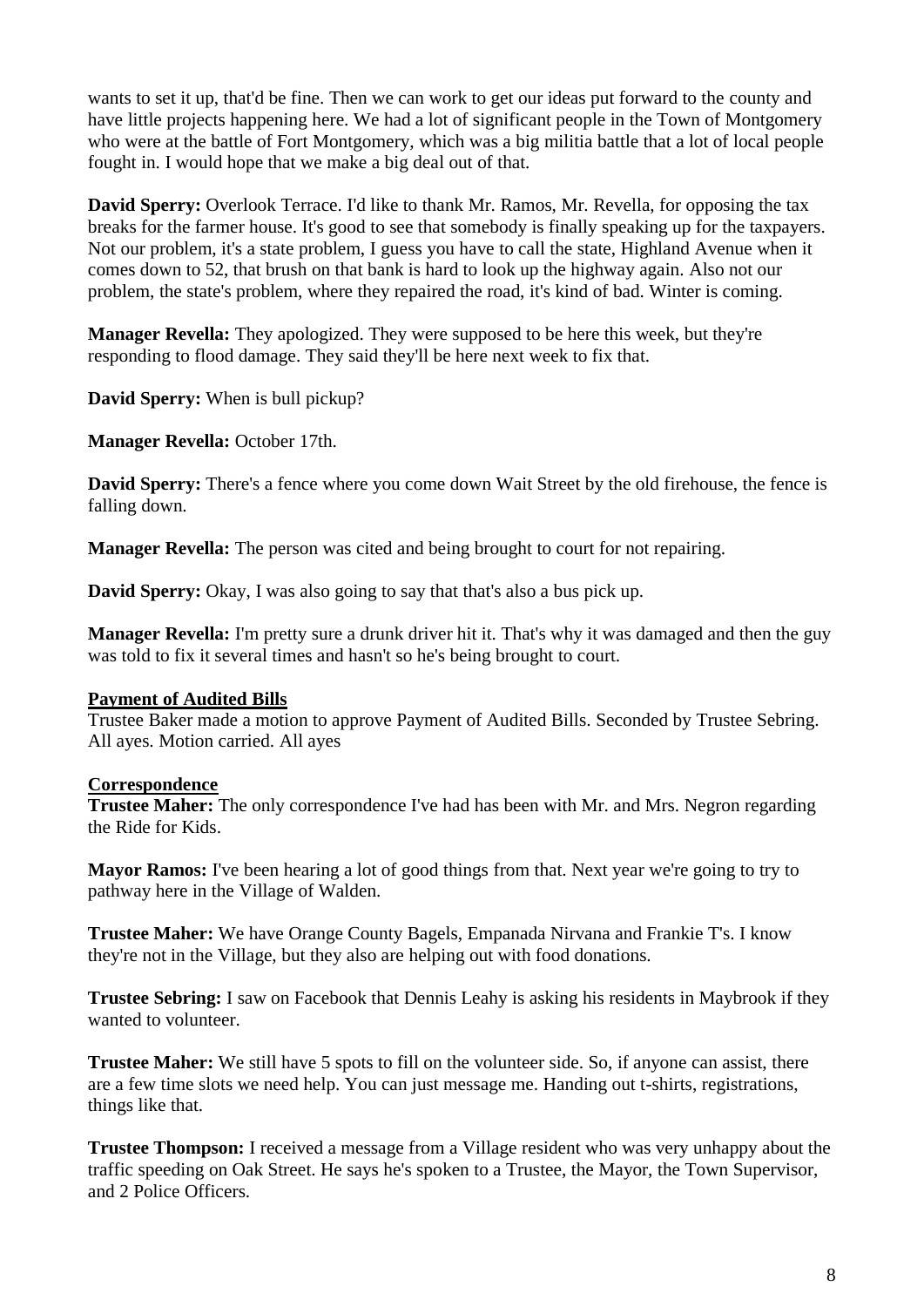**Manager Revella:** I heard it today.

**Trustee Thompson:** I told him I would bring it up at the meeting tonight and make sure everyone was aware of it.

**Mayor Ramos:** I received that email from the Village resident. Today at 10:22am, a motorcycle passed me right up by Mr. Kraus's station, while I was traveling in the same direction, passed me. And he passed 2 other vehicles going out of the Village. It happens here in the Village and I like to see more, more presence on Oak Street. I'd like to see more presence on Wait Street and I'd like to see more presence on Orange Avenue and both Main Streets. To have a motorcycle pass me, my ears just rang up. I couldn't see his face. I got the first 3 digits of his license plate because it was so fast and I'm a little out of practice with my observations. We hear you and we'd like to get some visual appearances there in those particular areas.

**Trustee Thompson:** I know we're talking about correspondence, but we're on the topic. I recall asking about having that portable speed thing where the Police Officers are monitoring how fast people are going. I asked to have it on Walnut Street as well. The cars that are flying. Whatever it is that Chief Herlihy was setting up in various locations. Nothing has come over on my side of the Village.

**Manager Revella:** We have a lot of data on Walnut.

**Trustee Thompson:** Well, whatever data you have, the speeders are continuing. It really is scary because we have a lot of new families on the street with very small children that play on the sidewalks.

**Manager Revella:** Just so the public's aware, the worst culprits, the ones with the highest speeds, are the ones that live in the neighborhood.

**Trustee Thompson:** It sounds like obviously we're having issues throughout the Village. I agree with the Mayor. Perhaps we need a little more police presence in the neighborhoods,

**Manager Revella:** As we've got the staff, we have been doing the traffic enforcement details in different areas. We keep rotating as much as we can. Just hired a full timer today who's has to come take his oath and then he'll be introduced to the board. Hopefully we start filling some gaps.

# **Miscellaneous Comments from the Board of Trustees**

**Trustee Thompson:** I would like to remind everyone on our board that when we sign up for events, whether they are learning experiences, political functions, the taxpayers fund those. We did pass a policy about a year or a year and a half ago, that if you sign up for something and for whatever reason, you cannot go and you cannot find another person to take your place, that it's your responsibility to reimburse the Village. I would just like to remind people of that. Are we making any progress, Mr. Revella, on fixing the light on the front of the building?

**Manager Revella:** I will ask Fred if he has any info on that. He was looking into getting the glass replaced.

**Trustee Thompson:** Okay, I would appreciate that. Do we have any new information about what's going to be happening in the 3rd floor office? You said the secretaries got their new desks today. Do we have any information about some of the other things that might be happening in the office?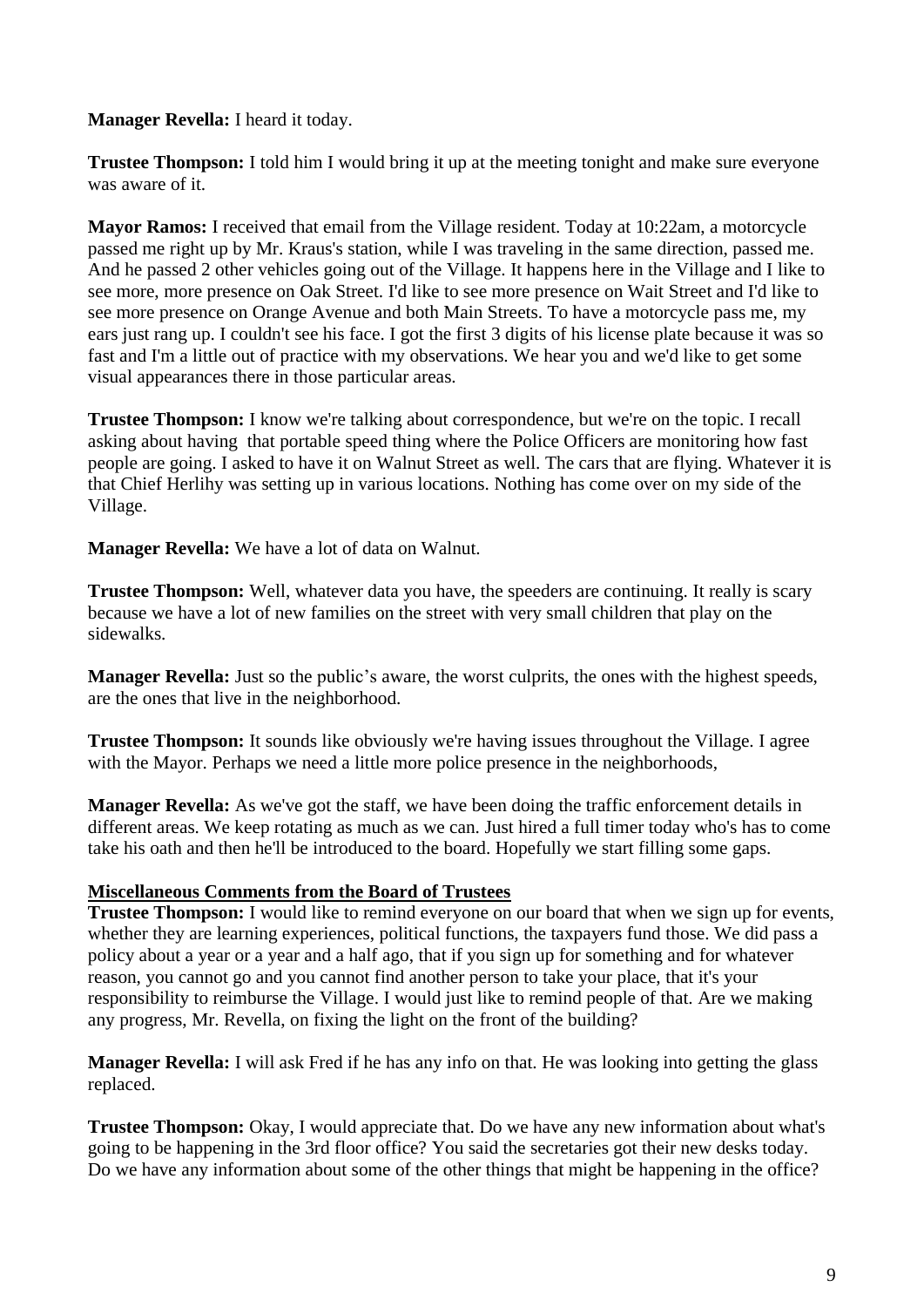**Manager Revella:** We're working on flooring options. They're concerned about the level of the floor. The flooring that we were going to use may not work because it's an on such an unleveled floor. We talked about doing some self-leveler and other options to see what will work.

**Trustee Thompson:** Climate Smart, I just would like to report to all of you, it is still a work in progress. It's a lot of work. I'm meeting with Supervisor Maher on the 10th to talk about how we can incorporate some more things in our task force with the Town of Montgomery. The Climate Smart Regional Coordinator is advising me that this is really going to be a big project and I'm probably going to need someone from the town to be assigned to help me. I would like to thank our Clerk, who has been phenomenal helping me. I would like her to start putting that in her report because it's going to be taking up some of her work time during the day. But it's a project that the Village agreed to work on. We're to a place now where the Clerk is participating as well as is Mr. Revella and our planner. Thank you very much. We talked about this beautification, Beautification Committee was from the Community Council. I had nothing to do with the Village per say. It was a separate entity. I have spoken with the ladies who were part of that original Beautification Committee. They're very happy to have, like a redefinition or a repurposing of the committee, so we're going to work on some language with that of how they would like to incorporate their piece with something new. We'll have the Community Council present something to the board about that. I was hopeful that we could start some of the plantings this fall. But because we've had some of these logistical bumps, we're probably going to have to wait till the spring. But it is moving forward. There is work being done on that. Mary Ellen's comments about this new project she's working on. I hope that's something that will support her with and maybe the Library would also be a good organization to lean on for help with that. Maybe the board can work in conjunction with something from the Library.

**Manager Revella:** I'll be helping the County Committee as well.

**Trustee Thompson:** I think that sounds like a very exciting, worthwhile project. Sounds like it's going to be a big project. Then I would like to comment and maybe ask a question of John and Dave. The topic keeps coming up about our form of government and our law. I read the email that you sent us, Mr. Donovan, and I'm really not quite sure I understood that email and I asked Mr. Revella to explain it to me and he told me I should probably ask you again to explain it to me. I did read through my NYCOM book and I took the liberty of calling NYCOM because I think it's very confusing. Obviously our form of government is not the norm. What I understood out of it and I just want to be perfectly clear on roles and responsibilities. So, my question, since people in the audience keep asking, I read through some old minutes, I too have questions about setting salary. I'm not arguing with the salary, our new person hired, the salary is the salary. I just wanted some clarification about having a board vote.

**Attorney Donovan:** I think I've answered that question a couple of times. I'm not going to say anything new on the topic of who appoints.

**Manager Revella:** No. Her question to me was who's authorized to set the salary for an appointed official?

**Trustee Thompson:** My question is about setting salaries. Is that something that really should be a public discussion? Because we are talking about taxpayer dollars. That's where my confusion is.

**Attorney Donovan:** That question, I don't know that we have had some attorney client sessions on that and maybe that's appropriate to have to get legal advice from me on that issue.

**Trustee Thompson:** That's fine. If this is not the correct forum, I understand.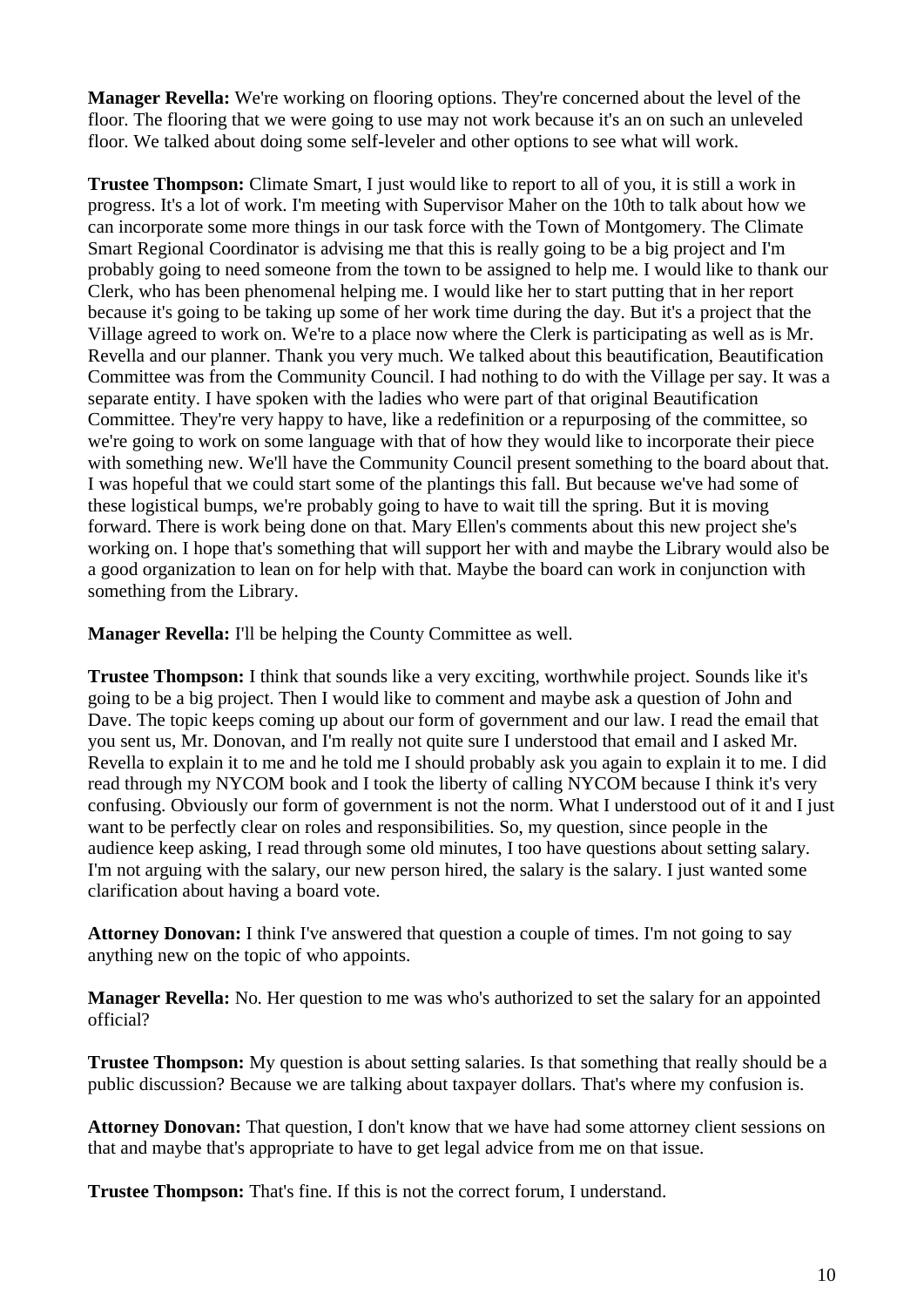**Attorney Donovan:** Ultimately, you're spending taxpayer's dollars, so ultimately you may want to. But there is a legal advice component of, I think what I've said in the past and what I can say again. And then that can go public after that.

**Trustee Maher:** I'm still reaching out to local businesses to help with funding, but once I have a final list of businesses that have helped, if we could just put it up on our Village website just to make sure that everyone knows that these local businesses, I know they're all still suffering probably from the past almost 2 years of business deficit, so if we could just help use them and highlight them in any way. Then it also came up, have we ever done in the past, highlighted a small business of the month or celebrated a small business of the month?

**Manager Revella:** We talked about doing that on our calendars. The reason that the board didn't do it then, was once you highlight one, you can't say no to any business. So, whatever business you have to rotate through and highlight and I guess, go through all of them, no matter what kind of business they are.

**Attorney Donovan:** I've had the same conversation with the Village of Goshen. I would say it's a great idea for the Chamber of Commerce to do and for members of the board to show and smile. I get a little concerned when the Village appears to favor one business over another. Or maybe there is some business you don't want to give an award to. Even though you're trying to do the right thing for the community, sometimes you have to be careful about doing that.

**Trustee Thompson:** I think the web page is a good idea, though.

**Manager Revella:** We can thank those that donated to certain things at any time. That's allowed. Without trying to highlight a business, just to highlight a business. Just recognizing those who donated to x.

**Mary Ellen Matise:** I just want to add, because I brought up the minutes from 2005 when we discussed the manager form of government, when we didn't even know how to manage a form of government operated. It was a lengthy discussion. I beg to differ with you, Dave. I don't think it's a matter of attorney client privilege or legal advice to the board. I think that they are looking to understand how this manager form of government, which operates under the old village law, not the new village law, how it works. They're not asking for anything special. They just want to know procedurally how this manager form of government. Which is not like the manager form government at Monticello, that changed in '72. It's not like a lot of the forms in Westchester, which changed in '72. They want to understand and they need to understand procedurally how this works.

**Attorney Donovan:** With all due respect, some pretty smart folks are on this board and they can ask their own questions.

**Mary Ellen Matise:** She did ask that question and you keep saying its attorney client privilege. We discussed it in public to Kevin Dowd's credit. We discussed it in public. I think that the public deserves that answer, too.

**Mayor Ramos:** Just to keep you abreast, we're almost completed with the mural down at Pump Station. Thank you, Mrs. Phelps and her team. We did have some rainy days. Hopefully we get some nice days where they can continue the work on it. To remind everybody, the 9/11 Remembrance on Saturday at 7:00 pm, please pass the word and see if we get a good turnout.

Read community events into minutes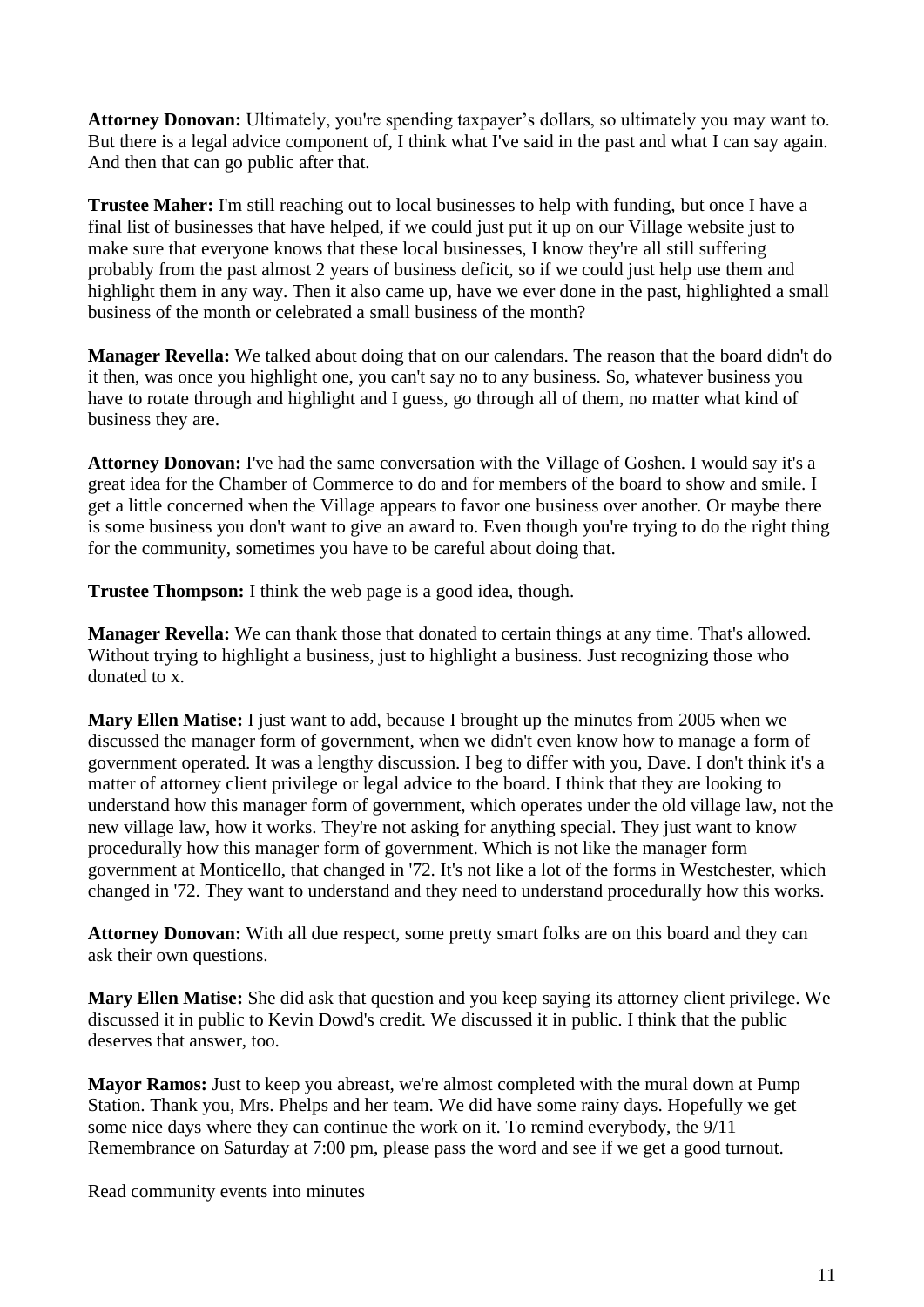#### **Executive Session – Attorney Client and Personal History of a Particular Employee**

Trustee Sebring made a motion to enter into executive session for attorney client & personal history of particular employee. Seconded by Trustee Baker. All ayes. Motion carried.

# **Reconvene**

Trustee Sebring made a motion to reconvene the regular meeting of the Board of Trustees. Seconded by Trustee Thompson. All ayes. Motion carried.